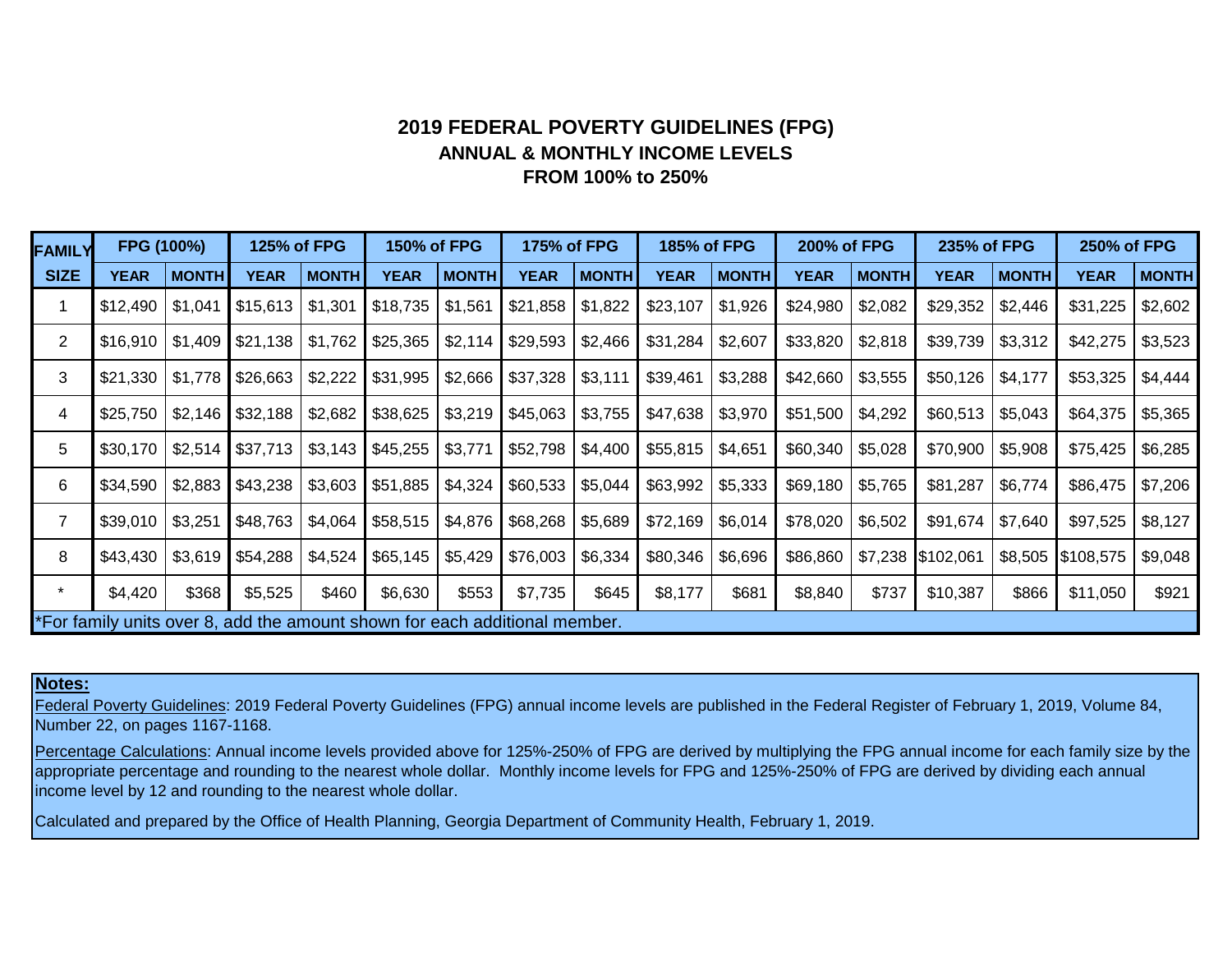# **GEORGIA DEPARTMENT OF COMMUNITY HEALTH OFFICE OF HEALTH PLANNING INDIGENT INCOME LEVELS FOR 2019**

# **ANNUAL & MONTHLY INCOME LEVELS FOR FAMILIES AND INDIVIDUALS AT 125% OF 2019 FEDERAL POVERTY GUIDELINES**

| <b>FAMILY</b>                                                                                  | 2019 INCOME LEVEL FOR 125% FPG |                    |  |  |  |  |  |
|------------------------------------------------------------------------------------------------|--------------------------------|--------------------|--|--|--|--|--|
| <b>SIZE</b>                                                                                    | <b>ANNUAL</b>                  | <b>MONTHLY</b>     |  |  |  |  |  |
| 1                                                                                              | \$15,613 per year              | $$1,301$ per month |  |  |  |  |  |
| 2                                                                                              | \$21,138 per year              | \$1,762 per month  |  |  |  |  |  |
| 3                                                                                              | \$26,663 per year              | \$2,222 per month  |  |  |  |  |  |
| 4                                                                                              | \$32,188 per year              | \$2,682 per month  |  |  |  |  |  |
| 5                                                                                              | \$37,713 per year              | \$3,143 per month  |  |  |  |  |  |
| 6                                                                                              | \$43,238 per year              | \$3,603 per month  |  |  |  |  |  |
| 7                                                                                              | \$48,763 per year              | \$4,064 per month  |  |  |  |  |  |
| 8                                                                                              | \$54,288 per year              | \$4,524 per month  |  |  |  |  |  |
| For family units over 8, add \$5525 per year or \$460 per<br>month for each additional member. |                                |                    |  |  |  |  |  |

# **Notes:**

Federal Poverty Guidelines: "2019 Poverty Guidelines for the 48 Contiguous States and the District of Columbia" as published in the Federal Register of February 1, 2019, Volume 84, Number 22, on pages 1167 - 1168.

125% FPG Calculation: The annual income levels at 125% FPG provided above are derived by multiplying the federal poverty guidelines annual income for each family size by 1.25 (125%) and rounding to the nearest whole dollar. These annual figures are then divided by 12 and rounded to the nearest whole dollar to derive the monthly income levels.

DCH Indigent Income Level: The Georgia Department of Community Health's Office of Health Planning defines an indigent patient as being a patient who is income tested and found to be at or below 125% of the FPG.

Calculated and prepared by the Office of Health Planning, Georgia Department of Community Health, February 1, 2019.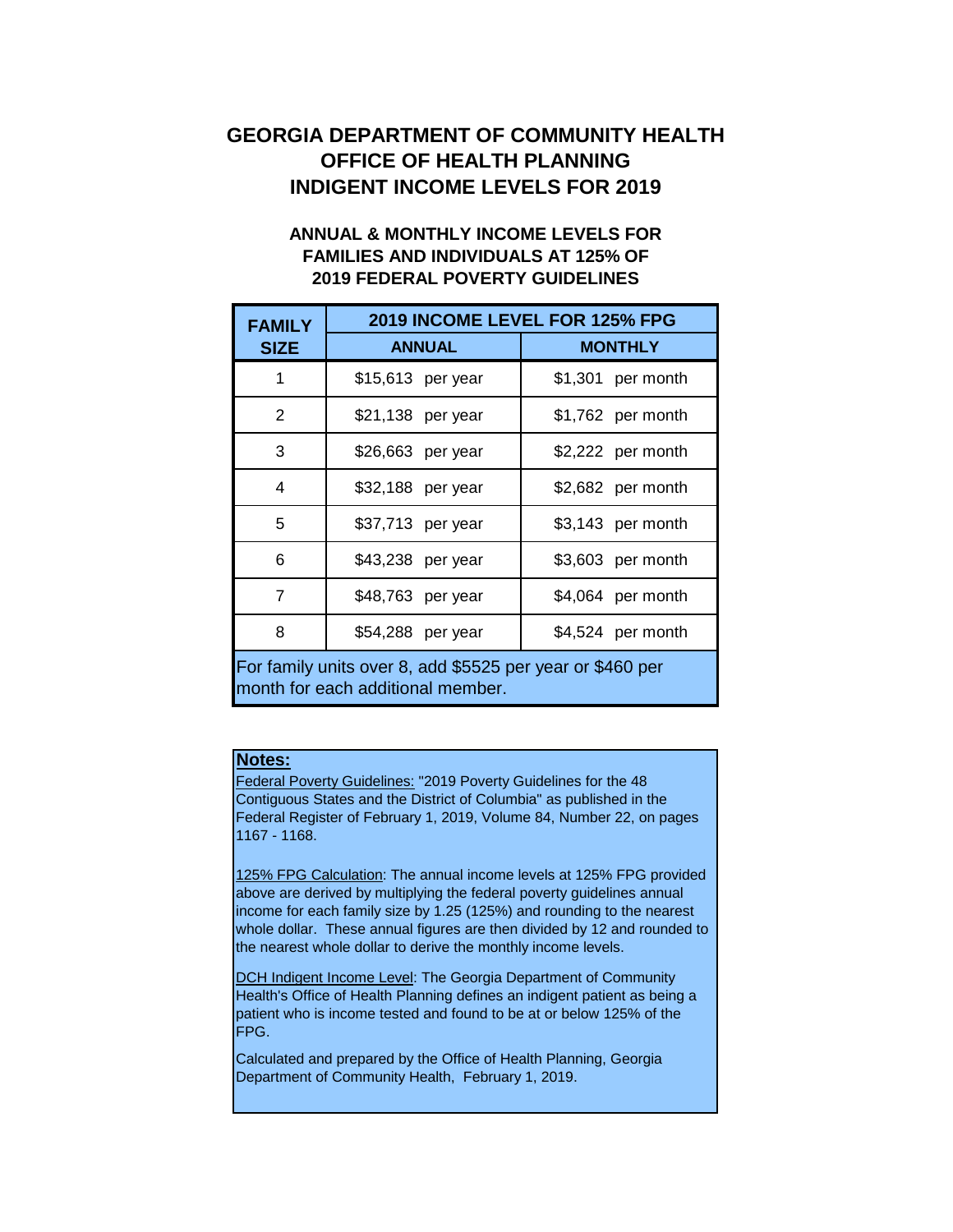#### **DEPARTMENT OF HEALTH AND HUMAN SERVICES**

#### **National Committee on Vital and Health Statistics: Meeting**

Pursuant to the Federal Advisory Committee Act, the Department of Health and Human Services (HHS) announces the following advisory committee meeting.

*Name:* National Committee on Vital and Health Statistics (NCVHS), Subcommittee on Privacy, Confidentiality and Security.

*Date and Times:* Thursday, March 21, 2019: 9:00 a.m.–5:30 p.m. (EDT), Friday, March 22, 2019: 8:30 a.m.–3:00 p.m. (EDT).

*Place:* Centers for Disease Control and Prevention, National Center for Health Statistics, 3311 Toledo Road, Auditorium, Hyattsville, Maryland 20782.

*Status:* Open. There will be an opportunity for public comment at the end of the first day of the meeting.

*Purpose:* NCVHS is charged with studying and identifying privacy and security and access measures to protect individually identifiable health information in an environment of electronic networking and multiple uses of data. Further, the Committee advises the Secretary and is mandated to report to Congress on the status of the Health Insurance Portability and Accountability Act of 1996 (HIPAA), which establishes the regulatory framework for personally identifiable health information by covered entities and business associates.

Through the Subcommittee on Privacy, Confidentiality and Security, the Committee undertook a ''Beyond HIPAA'' initiative to examine emerging health information privacy and security issues that are beyond the scope of HIPAA to consider a health data privacy and security framework for the 21st century. The goals for the Beyond HIPAA initiative are to:

1. Identify and describe the changing environment and the risks to privacy and security of confidential health information; highlight promising policies, practices and technology;

2. Lay out integrative models for how best to protect individuals' privacy and secure health data uses outside of HIPAA protections while enabling useful uses, services and research;

3. Formulate recommendations for the Secretary on actions that HHS and other federal Departments might take; and

4. Prepare a report for data stewardship.

The objective of this meeting is to develop recommendations to define a contemporary framework of data stewardship for the HHS Secretary, including a pathway for improving private and public sector governance of health information over the next decade. To accomplish this, the Subcommittee plans to:

(a) Outline key principles for stewardship of health data in the environment described in a recent NCVHS environmental scan report and the essential public and private levers to ensure appropriate governance;

(b) Reach consensus on actions to update NCVHS' 2008 report, ''Enhanced Protections for Uses of Health Data: A Stewardship Framework for ''Secondary Uses'' of Electronically Collected and Transmitted Health Data—Summary for Policy Makers.''

Through this work, the Subcommittee also plans to identify key themes for communications with individuals, policymakers, and stakeholders in the private sector. The times and topics for this meeting are subject to change. Please refer to the posted agenda for any updates.

*Contact Persons for More Information:*  Substantive program information may be obtained from Rebecca Hines, MHS, Executive Secretary, NCVHS, National Center for Health Statistics, Centers for Disease Control and Prevention, 3311 Toledo Road, Hyattsville, Maryland 20782, telephone (301) 458–4715. Information pertaining to meeting content may be obtained from Rachel Seeger, MA, MPA, Office of the Secretary/Office of Civil Rights, Room 509E, Department of Health and Human Services, 200 Independence Avenue SW, Washington, DC 20201, telephone: (202) 260–7106. Summaries of meetings and a roster of Committee members are available on the NCVHS website: *[www.ncvhs.hhs.gov,](http://www.ncvhs.hhs.gov)* where further information including a meeting agenda and instructions to access the live broadcast of the meeting will be posted.

Should you require reasonable accommodation, please contact the CDC Office of Equal Employment Opportunity on (770) 488–3210 as soon as possible.

Dated: January 28, 2019.

#### **Sharon Arnold,**

*Associate Deputy Assistant Secretary for Planning and Evaluation, Science and Data Policy, Office of the Assistant Secretary for Planning and Evaluation.* 

[FR Doc. 2019–00706 Filed 1–31–19; 8:45 am]

**BILLING CODE 4151–05–P** 

#### **DEPARTMENT OF HEALTH AND HUMAN SERVICES**

#### **Office of the Secretary**

#### **Annual Update of the HHS Poverty Guidelines**

**AGENCY:** Department of Health and Human Services. **ACTION:** Notice.

**SUMMARY:** This notice provides an update of the Department of Health and Human Services (HHS) poverty guidelines to account for last calendar year's increase in prices as measured by

the Consumer Price Index.

**DATES:** *Applicable Date:* January 11, 2019 unless an office administering a program using the guidelines specifies a different effective date for that particular program.

**ADDRESSES:** Office of the Assistant Secretary for Planning and Evaluation, Room 404E, Humphrey Building, Department of Health and Human Services, Washington, DC 20201.

**FOR FURTHER INFORMATION CONTACT:** For information about how the guidelines are used or how income is defined in a particular program, contact the Federal, state, or local office that is responsible for that program. For information about poverty figures for immigration forms, the Hill-Burton Uncompensated Services Program, and the number of people in poverty, use the specific telephone numbers and addresses given below.

For general questions about the poverty guidelines themselves, contact Kendall Swenson, Office of the Assistant Secretary for Planning and Evaluation, Room 422F.5, Humphrey Building, Department of Health and Human Services, Washington, DC 20201—telephone: (202) 690–7409—or visit *<http://aspe.hhs.gov/poverty/>*.

For information about the percentage multiple of the poverty guidelines to be used on immigration forms such as USCIS Form I–864, Affidavit of Support, contact U.S. Citizenship and Immigration Services at 1–800–375– 5283.

For information about the Hill-Burton Uncompensated Services Program (free or reduced-fee health care services at certain hospitals and other facilities for persons meeting eligibility criteria involving the poverty guidelines), contact the Health Resources and Services Administration Information Center at 1–800–638–0742. You also may visit *[https://www.hrsa.gov/get](https://www.hrsa.gov/get-health-care/affordable/hill-burton/index.html/)[health-care/affordable/hill-burton/](https://www.hrsa.gov/get-health-care/affordable/hill-burton/index.html/) [index.html/](https://www.hrsa.gov/get-health-care/affordable/hill-burton/index.html/)*.